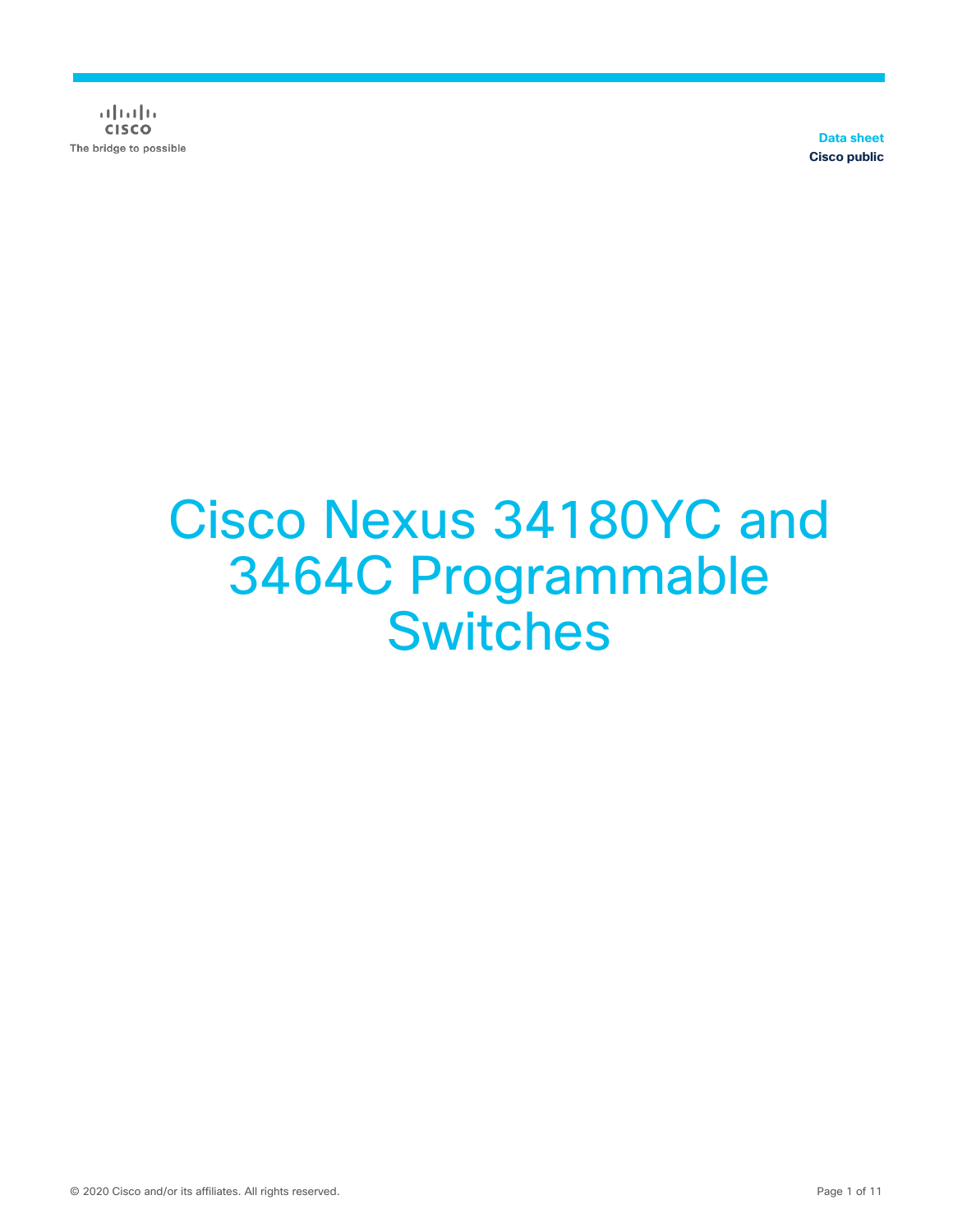# **Contents**

| <b>Product overview</b>           | 3              |
|-----------------------------------|----------------|
| <b>Features and benefits</b>      | 3              |
| Transceiver and cabling options   | 5              |
| Cisco NX-OS Software              | 6              |
| <b>Scalability</b>                | $\overline{7}$ |
| Cisco Data Center network manager | 7              |
| Cisco NEXUS data broker           |                |
| <b>Environmental properties</b>   | 8              |
| <b>Cisco Capital</b>              | 11             |
| For more information              | 11             |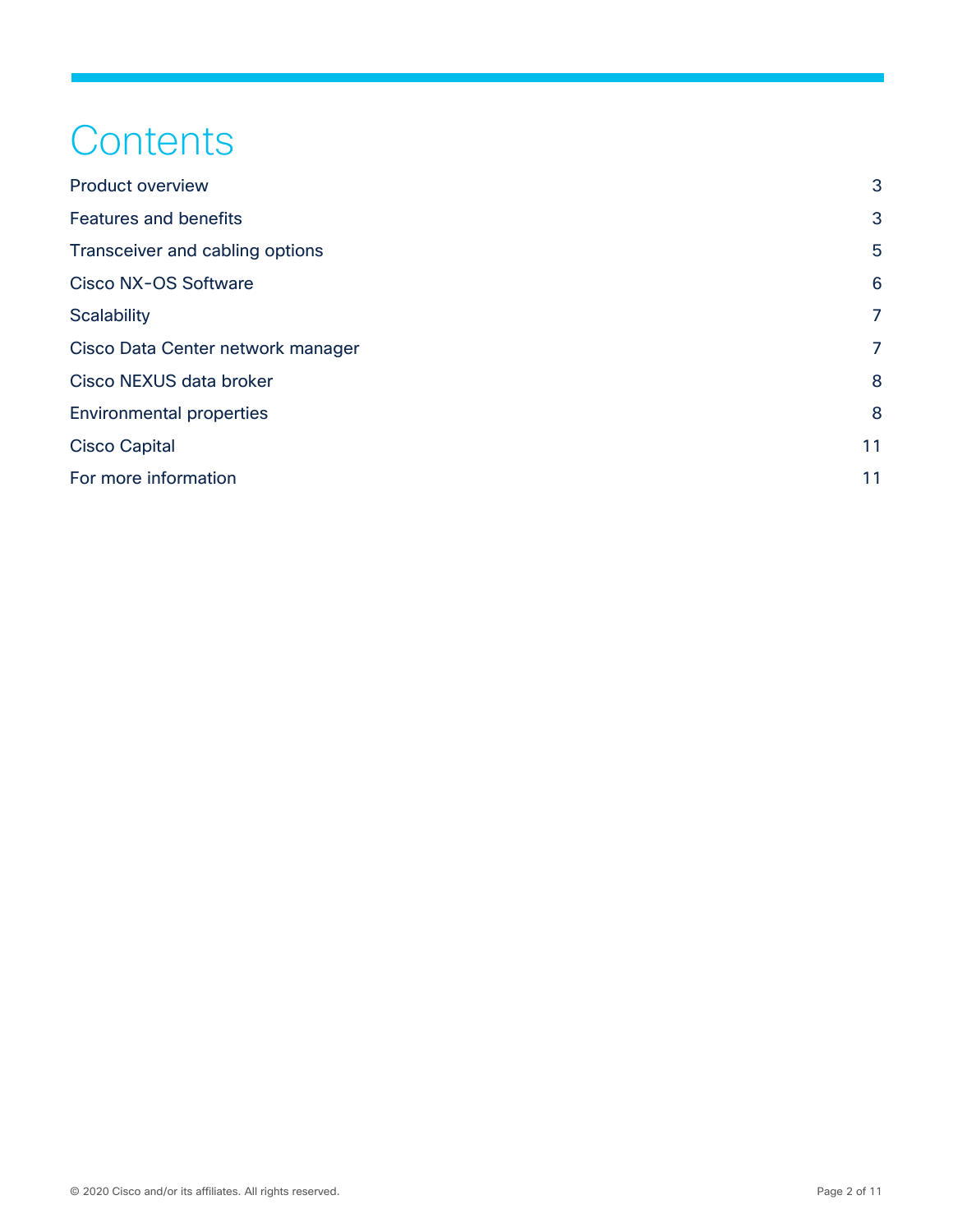#### <span id="page-2-0"></span>Product overview

The Cisco Nexus® 34180YC and 3464C programmable switches (Figures 1 and 2) are high-speed, low-power, high-density fixed data center switch. Joining the industry's widely deployed Cisco Nexus 3000 Series portfolio, they support enterprise applications, service provider hosting, financial networks applications, and secured cloud computing environments. These switches support a wide range of port speeds, with flexible combinations of 10-, 25-, 40-, and 100-Gigabit Ethernet connectivity and improved scalability and configurability because of the switch's capacity to modify and customize packet-forwarding behavior.

The Cisco Nexus 34180YC and 3464C platforms run the industry-leading Cisco® NX-OS network software operating system, which helps ensure continuous availability and sets the standard for mission-critical data center environments. The platforms are designed for programmable fabric, which offers flexibility, mobility, and scalability for service providers and Infrastructure-as-a-Service (IaaS) and cloud providers; and for programmable networks, which automate configuration and management for customers who want to take advantage of the DevOps operating model and tool sets. They are well suited for data centers that require costeffective, power-efficient, line-rate Layer 2 and 3 Top-of-Rack (ToR) switches. These switches also support forward and reverse airflow (port-side exhaust and port-side intake) schemes with AC and DC power inputs.



**Figure 1.**  Cisco Nexus 34180YC switch



**Figure 2.**  Cisco Nexus 3464C switch

# <span id="page-2-1"></span>Features and benefits

The Cisco Nexus 34180YC and 3464C provide the following benefits:

- **Wire-rate Layer 2 and 3 switching on all ports**, with up to 3.6 Terabits per second (Tbps) and up to 1.4 billion packets per second (bpps) for the 34180YC model, and up to 12.8 Tbps and 5.2 bpps for the 3464C model.
- **NXOS programmability**, with support for Cisco NX-API, Linux containers, Extensible Markup Language (XML), and JavaScript Object Notation (JSON) Application Programming Interfaces (APIs), the OpenStack plug-in, Python, and Puppet and Chef configuration and automation tools.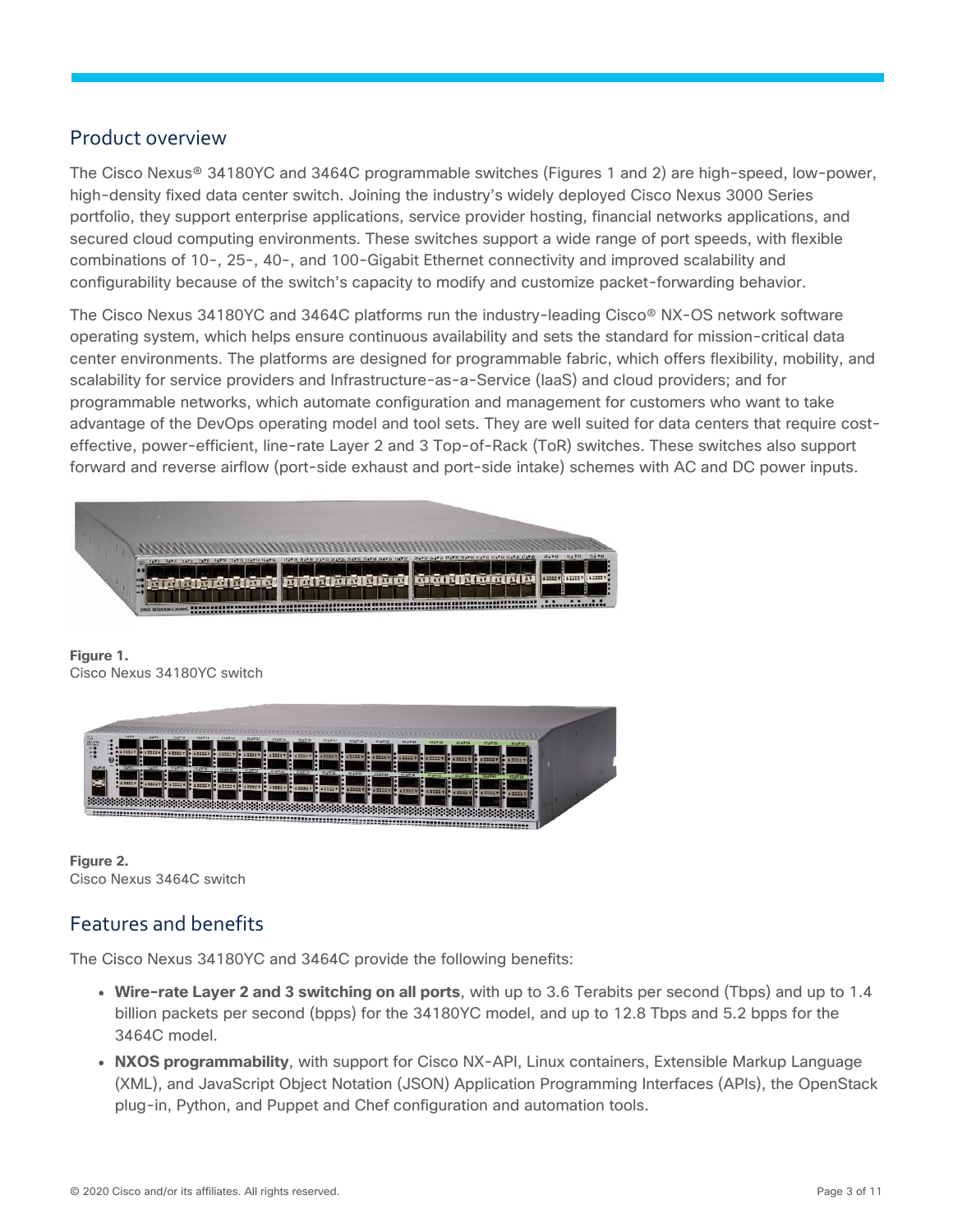- **Forwarding pipeline programmability** allows customers to implement a breadth of packet-forwarding and filtering use cases with the same hardware. These implementations are made possible by the switch's capacity to flexibly allocate hardware resources and define custom match-action logic. They take shape in the form of profiles selectable through Cisco NX-OS software. In addition, chipset programmability provides customers with investment protection as it extends the product's lifecycle with the possible support of all existing and future packet encapsulation and decapsulation formats. It allows customers to innovate at the speed of software development.
- **Inband Network Telemetry (INT)** is a framework that enables the collection and reporting of network states at wire-rate, by the data plane, without requiring the intervention of the control plane. Telemetry is the foundation of network automation; combined with pipeline reprogramming, it is used to close the loop on correcting anomalies and rebalancing workloads across network resources. Telemetry data for a given packet is cumulated at every node and inserted into the packet header. It is then collected by a destination switch and exported to an analytics engine. Telemetry information includes, but is not limited to, aggregate buffer usage and latency data across the network, microburst tracking and aggressor flow detection, and packet path tracing and drop history. Alternately, the framework supports a postcard mode that allows reporting of network states on a node by node basis.
- **Deep header and packet parsing** beyond the traditional 128B allows for monitoring application transactions and may be used to define new metadata, which in turn enables customers to fine-tune the match-action logic to a desired forwarding or filtering behavior.
- **Precision Time Protocol (PTP)** as per IEEE 1588 provides accurate clock synchronization and improved data correlation with network captures and system events.
- **High-availability, provisioning, and advanced maintenance capabilities:** This switch supports hot and cold patching and Graceful Insertion and Removal (GIR) mode. Power-on Auto Provisioning (POAP) enables touchless bootup and configuration of the switch, drastically reducing provisioning time. The switch uses hot-swappable Power Supply Units (PSUs) and fans.

Table 1 lists the hardware platform specifications.

| <b>Feature</b>          | <b>Nexus 34180YC</b>                                                  | <b>Nexus 3464C</b>                                             |
|-------------------------|-----------------------------------------------------------------------|----------------------------------------------------------------|
| <b>Ports</b>            | 48 x SFP+/SFP28 and 6 x QSFP+/QSFP28<br>ports                         | 64 x QSFP+/QSFP28 ports and 2 x SFP+                           |
| <b>Port speeds</b>      | 10 and 25 Gb on SFP ports<br>40, 4x10, 100, and 4x25 Gb on QSFP ports | 40, 4x10, 100, and 4x25 Gb on QSFP ports<br>10 Gb on SFP ports |
| <b>CPU</b>              | 4 cores                                                               | 4 cores                                                        |
| <b>System memory</b>    | 16 GB                                                                 | 16 GB                                                          |
| <b>SSD drive</b>        | 128 GB                                                                | 128 GB                                                         |
| <b>System buffer</b>    | <b>20 MB</b>                                                          | 22 MB                                                          |
| <b>Management ports</b> | 2 ports: 1 RJ-45 and 1 SFP                                            | 2 ports: 1 RJ-45 and 1 SFP                                     |
| <b>USB ports</b>        |                                                                       |                                                                |
| RS-232 serial ports     |                                                                       |                                                                |

**Table 1.** Cisco Nexus 34180YC and 3464C platforms specifications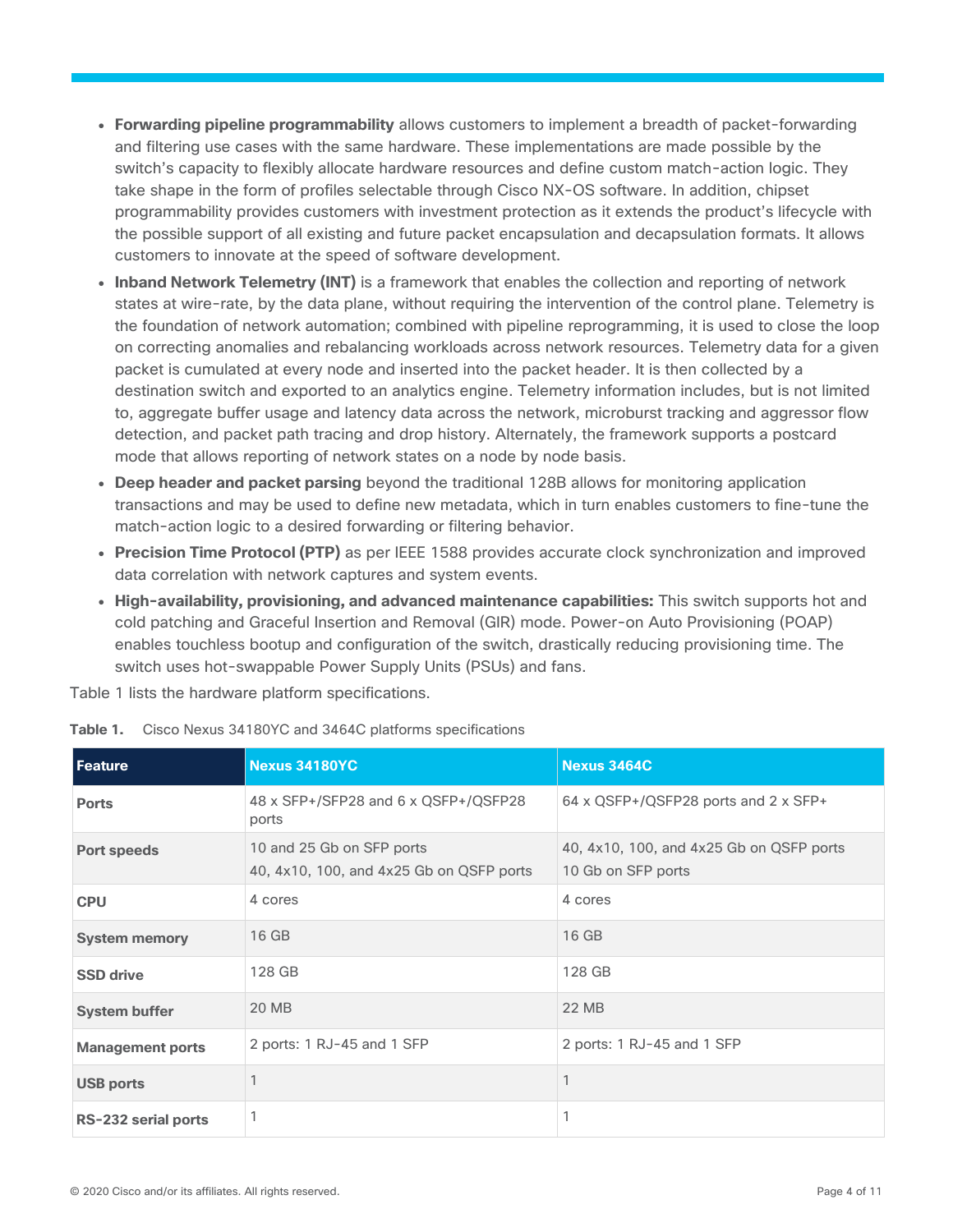| <b>Feature</b>                                        | <b>Nexus 34180YC</b>                                                                    | <b>Nexus 3464C</b>                                                                      |
|-------------------------------------------------------|-----------------------------------------------------------------------------------------|-----------------------------------------------------------------------------------------|
| <b>Power supplies</b><br>(up to 2)                    | 500W AC, 930W DC, or 1200W HVAC/HVDC                                                    | 1200W AC, 930W DC, or 1200W HVAC/HVDC                                                   |
| <b>Typical power (AC/DC)</b>                          | 190W                                                                                    | 460W                                                                                    |
| <b>Maximum power</b><br>(AC/DC)                       | 350W                                                                                    | 1000W                                                                                   |
| <b>Input voltage AC</b>                               | 100 to 240V                                                                             | 100 to 240V                                                                             |
| Input voltage<br>(High-Voltage AC<br>[HVAC])          | 200 to 277V                                                                             | 200 to 277V                                                                             |
| <b>Input voltage DC</b>                               | $-48$ to $-60V$                                                                         | $-48$ to $-60V$                                                                         |
| Input voltage<br>(High-Voltage DC<br>[HVDC]           | $-240$ to $-380V$                                                                       | $-240$ to $-380V$                                                                       |
| <b>Frequency (AC)</b>                                 | 50 to 60Hz                                                                              | 50 to 60Hz                                                                              |
| <b>Fans</b>                                           | 4                                                                                       | 3                                                                                       |
| <b>Airflow</b>                                        | Port-side intake and exhaust                                                            | Port-side intake and exhaust                                                            |
| <b>Physical dimensions</b><br>$(H \times W \times D)$ | $1.72 \times 17.3 \times 22.5$ in.<br>$(4.4 \times 43.9 \times 57.1 \text{ cm})$        | $3.38 \times 17.4 \times 22.5$ in.<br>$(8.6 \times 44.1 \times 57.1 \text{ cm})$        |
| Weight                                                | 18.4 lb. (8.4 kg)                                                                       | 35.4 lb. (16.1 kg)                                                                      |
| <b>Acoustics</b>                                      | 63.9 dBA at 50% fan speed, 68.9 dBA at 70%<br>fan speed, and 77.4 dBA at 100% fan speed | 80.2 dBA at 50% fan speed, 88.7 dBA at 70%<br>fan speed, and 99.5 dBA at 100% fan speed |
| <b>RoHS</b> compliance                                | Yes                                                                                     | <b>Yes</b>                                                                              |
| <b>MTBF</b>                                           | 347,890 hours                                                                           | 341,480 hours                                                                           |

# <span id="page-4-0"></span>Transceiver and cabling options

The Cisco Nexus 34180YC and 3464C switches support a variety of 100-, 40-, 25- and 10- Gigabit Ethernet optics. All forward error correction (FEC) modes required for the support of 25-Gb and 100-Gb interfaces are supported. Please refer to the latest compatibility matrix for information about all supported optics:

- 100-Gigabit Ethernet compatibility matrix: [https://www.cisco.com/c/en/us/td/docs/interfaces\\_modules/transceiver\\_modules/compatibility/ma](https://www.cisco.com/c/en/us/td/docs/interfaces_modules/transceiver_modules/compatibility/matrix/100GE_Tx_Matrix.html) [trix/100GE\\_Tx\\_Matrix.html](https://www.cisco.com/c/en/us/td/docs/interfaces_modules/transceiver_modules/compatibility/matrix/100GE_Tx_Matrix.html)
- 40-Gigabit Ethernet compatibility matrix: [https://www.cisco.com/c/en/us/td/docs/interfaces\\_modules/transceiver\\_modules/compatibility/ma](https://www.cisco.com/c/en/us/td/docs/interfaces_modules/transceiver_modules/compatibility/matrix/40GE_Tx_Matrix.html) [trix/40GE\\_Tx\\_Matrix.html](https://www.cisco.com/c/en/us/td/docs/interfaces_modules/transceiver_modules/compatibility/matrix/40GE_Tx_Matrix.html)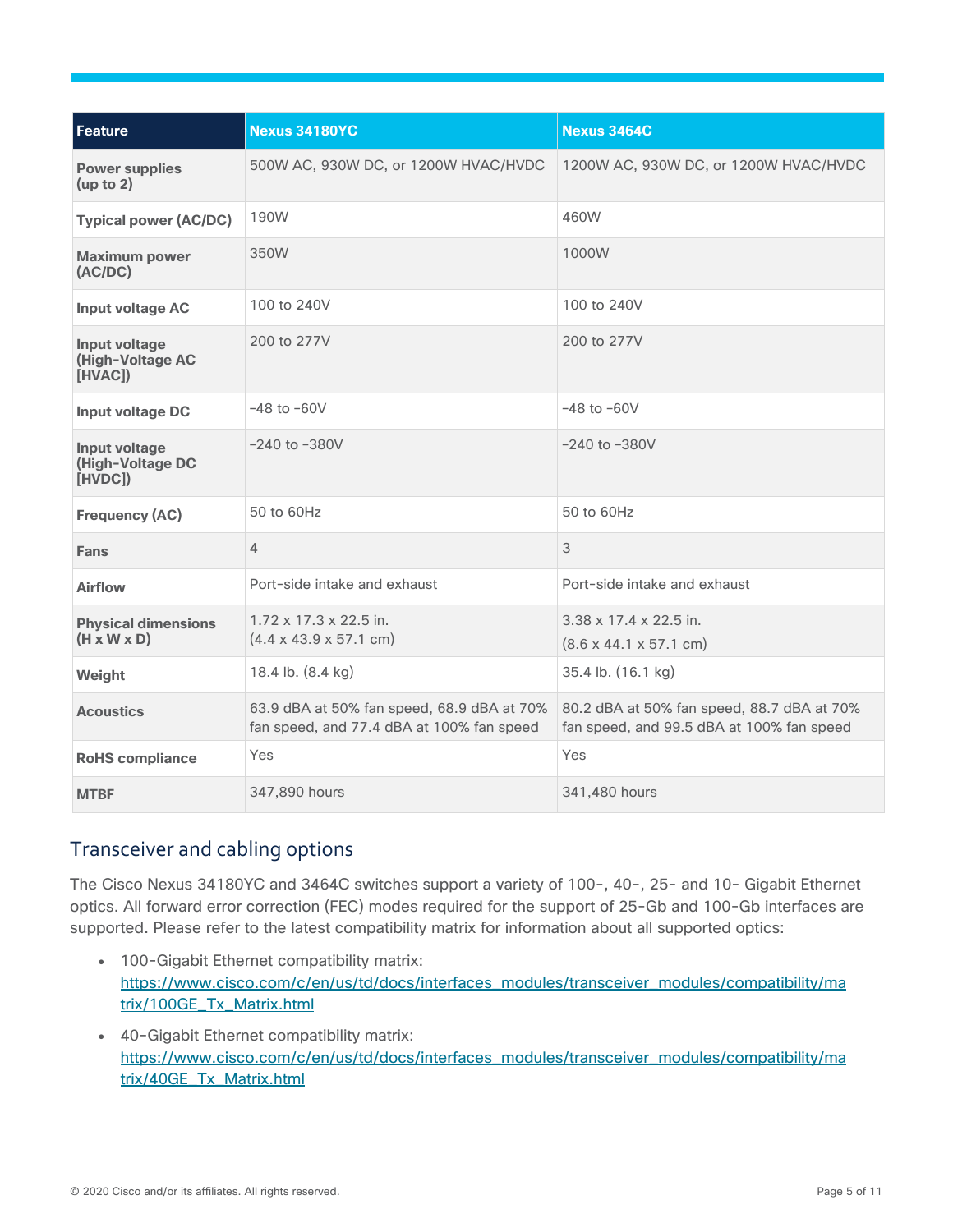25-Gigabit Ethernet compatibility matrix:

[https://www.cisco.com/c/en/us/td/docs/interfaces\\_modules/transceiver\\_modules/compatibility/mat](https://www.cisco.com/c/en/us/td/docs/interfaces_modules/transceiver_modules/compatibility/matrix/25GE_Tx_Matrix.html) [rix/25GE\\_Tx\\_Matrix.html](https://www.cisco.com/c/en/us/td/docs/interfaces_modules/transceiver_modules/compatibility/matrix/25GE_Tx_Matrix.html)

• 10-Gigabit Ethernet compatibility matrix: [https://www.cisco.com/c/en/us/td/docs/interfaces\\_modules/transceiver\\_modules/compatibility/ma](https://www.cisco.com/c/en/us/td/docs/interfaces_modules/transceiver_modules/compatibility/matrix/10GE_Tx_Matrix.html) [trix/10GE\\_Tx\\_Matrix.html](https://www.cisco.com/c/en/us/td/docs/interfaces_modules/transceiver_modules/compatibility/matrix/10GE_Tx_Matrix.html)

#### <span id="page-5-0"></span>Cisco NX-OS Software

NX-OS is a data center–class operating system built with modularity, resiliency, and serviceability at its foundation. NX-OS helps ensure continuous availability and sets the standard for mission-critical data center environments. The self-healing and highly modular design of NX-OS makes zero-impact operations a reality and provides exceptional operation flexibility.

Focused on the requirements of the data center, NX-OS provides a robust and comprehensive feature set that meets the networking requirements of present and future data centers. With an XML interface and a Command-Line Interface (CLI) like that of Cisco IOS° Software, NX-OS provides state-of-the-art implementations of relevant networking standards as well as a variety of true data center–class Cisco innovations.

#### **Cisco NX-OS minimum software requirement and features for Cisco Nexus 34180YC and 3464C**

The Cisco Nexus 34180YC switch is supported by Cisco NX-OS Software Release 9.2(2) and later. The Cisco Nexus 3464C switch is supported by Cisco NX-OS release 9.2(3) and later. NX OS interoperates with any networking OS, including Cisco IOS Software, that conforms to the networking standards mentioned in this data sheet.

Please refer to the latest release notes for a list of software features supported by the Nexus 34180YC platform: [https://www.cisco.com/c/en/us/support/switches/nexus-3000-series-switches/products-release](https://www.cisco.com/c/en/us/support/switches/nexus-3000-series-switches/products-release-notes-list.html)[notes-list.html.](https://www.cisco.com/c/en/us/support/switches/nexus-3000-series-switches/products-release-notes-list.html)

#### **Cisco NX-OS Software packages and licensing for Cisco Nexus 34180YC and 3464C**

The software packages available for the Cisco Nexus 34180YC and 3464C platforms offer flexibility and comprehensive feature sets while being consistent with the Cisco Nexus access switches. The default system software has comprehensive Layer 2 feature sets, with extensive security and management features. To enable Layer 3 IP routing functions, an additional license must be installed, as described in Table 2.

| Software package                                   | <b>Features supported</b>                                                 |
|----------------------------------------------------|---------------------------------------------------------------------------|
| <b>LAN Enterprise license</b><br>$(N3K-LAN1K9)$    | • Layer 3 features, including full OSPF, EIGRP, and BGP for Nexus 34180YC |
| <b>LAN Enterprise license</b><br>(N3K-LAN2K9)      | • Layer 3 features, including full OSPF, EIGRP, and BGP for Nexus 3464C   |
| <b>Streaming Telemetry license</b><br>(N3K-STR1K9) | • INT and postcard telemetry for Nexus 34180YC                            |
| <b>Streaming Telemetry license</b><br>(N3K-STR2K9) | • INT and postcard telemetry for Nexus 3464C                              |

**Table 2.** Software licensing for Cisco Nexus 34180YC and 3464C platforms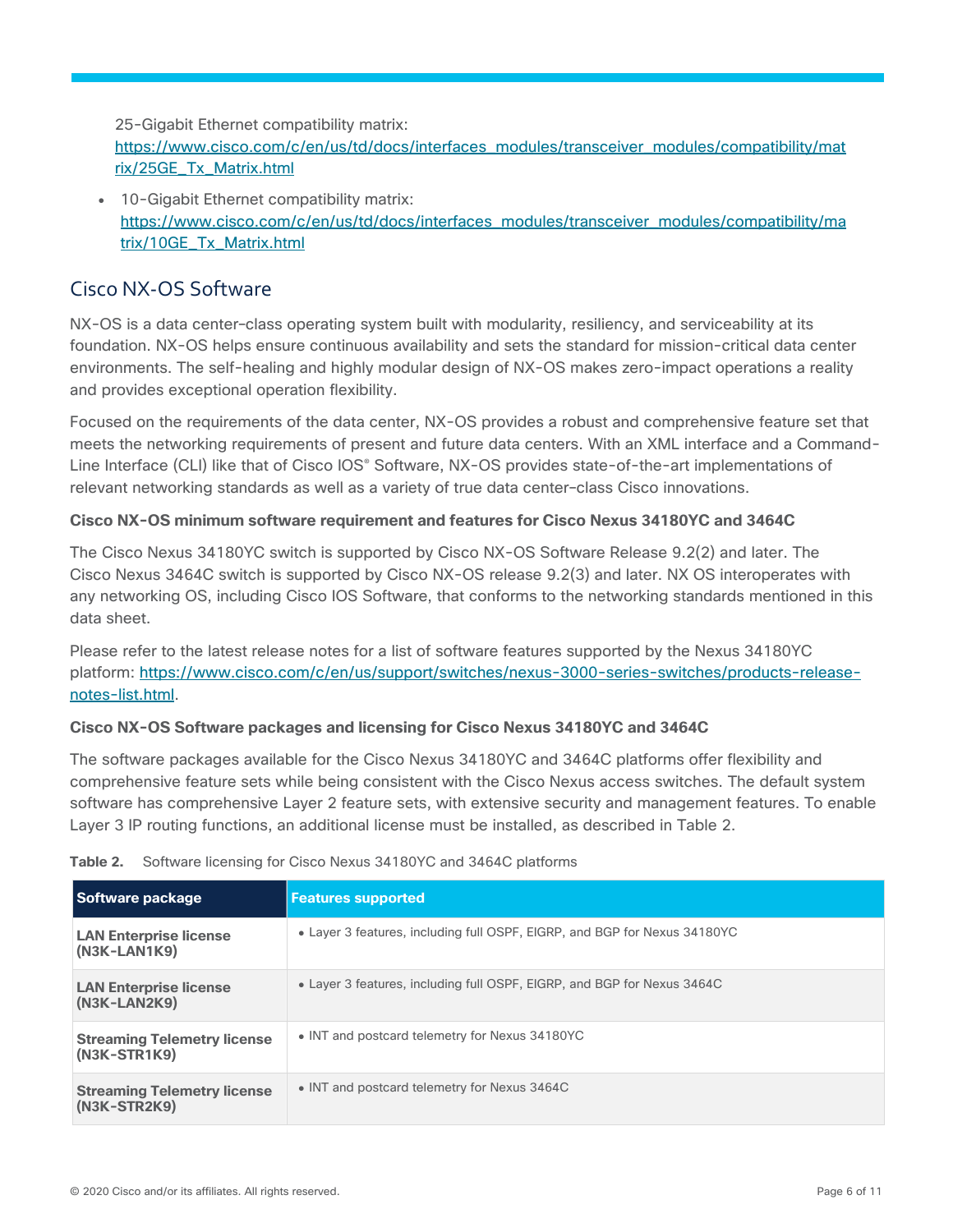| Software package                                           | <b>Features supported</b>                                                               |
|------------------------------------------------------------|-----------------------------------------------------------------------------------------|
| <b>Cisco Nexus Data Broker</b><br>license (NDB-FX-SWT-K9)* | • License for using the TAP and SPAN aggregation functions with Cisco Nexus Data Broker |

\* Consult your Cisco representative or release notes for availability and software requirements.

# <span id="page-6-0"></span>**Scalability**

Table 3 lists scale numbers for each forwarding or filtering profile.

| Table 3. |  | Cisco Nexus 34180YC and 3464C scale |  |  |
|----------|--|-------------------------------------|--|--|
|          |  |                                     |  |  |

| <b>Maximum scale</b>                                            | <b>Classic L2/L3 profile</b> | <b>L3-heavy profile</b>      |
|-----------------------------------------------------------------|------------------------------|------------------------------|
| <b>MAC addresses</b>                                            | 32k                          | 2k                           |
| <b>VLAN</b>                                                     | 4k                           | 4k                           |
| <b>Multiple Spanning Tree (MST) instances</b>                   | 64                           | 64                           |
| Hot-Standby Router Protocol (HSRP) groups                       | 490                          | 490                          |
| <b>Active SPAN sessions</b>                                     | 64                           | 64                           |
| <b>ECMP</b> paths                                               | 32-way, 1k group             | 32-way, 1k group             |
| <b>Virtual Routing and Forwarding (VRF)</b><br><b>instances</b> | 1k                           | 1k                           |
| <b>IPv4</b> hosts                                               | 32k                          | 64k                          |
| <b>IPv4 LPM</b>                                                 | 4k                           | 64k                          |
| <b>Multicast routes</b>                                         | 8k                           |                              |
| <b>ACL entries</b>                                              | 7k ingress                   | 1k ingress                   |
| <b>Inband Network Telemetry (INT)</b>                           | 1k watch list, 256 drop list | 1k watch list, 256 drop list |

# <span id="page-6-1"></span>Cisco Data Center network manager

The Cisco Nexus 3000 Series switches are supported in Cisco Data Center Network Manager (DCNM). DCNM is designed for the Cisco Nexus hardware platforms, which are enabled for NX-OS. DCNM is a Cisco management solution that increases overall data center infrastructure uptime and reliability, improving business continuity. Focused on the management requirements of the data center network, DCNM provides a robust framework and comprehensive feature set that can meet the routing, switching, and storage administration needs of present and future data centers. DCNM automates the provisioning process, proactively monitors the LAN by detecting performance degradation, secures the network, and simplifies the diagnosis of dysfunctional network elements.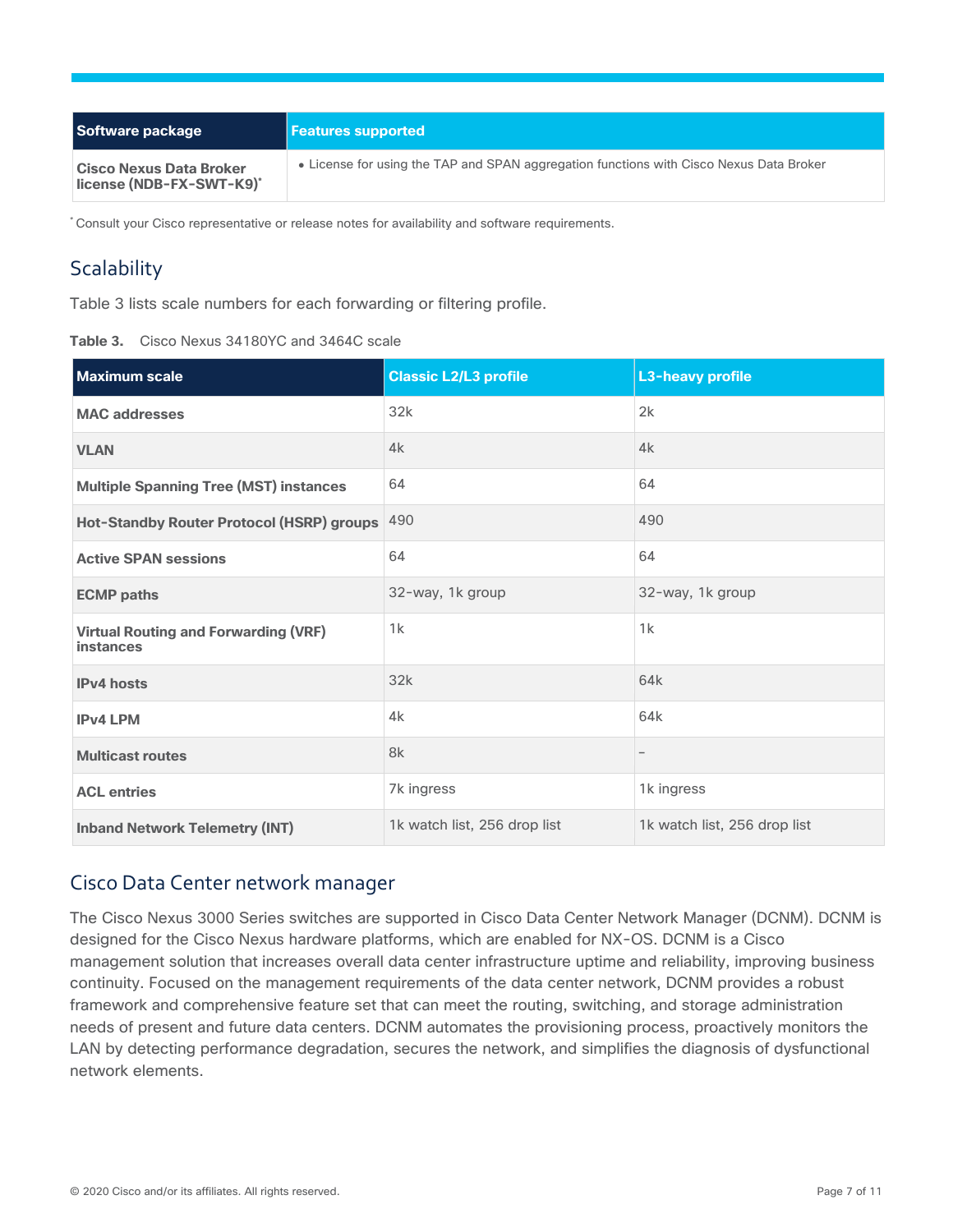# <span id="page-7-0"></span>Cisco NEXUS data broker

The Cisco Nexus 3000 Series switches can be used with Cisco Nexus Data Broker to build a scalable and costeffective traffic monitoring infrastructure using network TAPs and SPAN. This approach replaces the traditional purpose-built matrix switches with one or more OpenFlow-enabled Cisco Nexus switches. You can interconnect these switches to build a scalable TAP or SPAN aggregation infrastructure. You also can combine TAP and SPAN sources to bring the copy of the production traffic to this TAP or SPAN aggregation infrastructure. In addition, you can distribute these sources and traffic monitoring and analysis tools across multiple Cisco Nexus switches. For more details, visit [https://www.cisco.com/go/nexusdatabroker.](https://www.cisco.com/go/nexusdatabroker)

#### <span id="page-7-1"></span>Environmental properties

Table 4 lists the environmental properties for the Cisco Nexus 34180YC and 3464C switches.

**Table 4.** Environmental properties for Cisco Nexus 34180YC and 3464C switches

| <b>Property</b>                     | <b>Description</b>                          |
|-------------------------------------|---------------------------------------------|
| <b>Operating temperature</b>        | 32 to $104^{\circ}$ F (0 to $40^{\circ}$ C) |
| Non-operating (storage) temperature | $-40$ to 158°F (-40 to 70°C)                |
| <b>Humidity</b>                     | 5 to 95% (noncondensing)                    |
| <b>Altitude (Operating)</b>         | Up to 13,123 ft.                            |
| <b>Altitude (Non-Operating)</b>     | Up to 16,000 ft.                            |

# Regulatory standards compliance

Table 5 summarizes regulatory standards compliance for the Cisco Nexus 34180YC and 3464C platforms.

|  |  |  | Table 5. Regulatory standards compliance for Cisco Nexus 34180YC and 3464C switches: safety and EMC |
|--|--|--|-----------------------------------------------------------------------------------------------------|
|  |  |  |                                                                                                     |

| <b>Specification</b>            | <b>Description</b>                                                                                                                                                                                                                                       |
|---------------------------------|----------------------------------------------------------------------------------------------------------------------------------------------------------------------------------------------------------------------------------------------------------|
| <b>Regulatory</b><br>compliance | Products should comply with CE Markings according to directives 2004/108/EC and 2006/95/EC                                                                                                                                                               |
| <b>Safety</b>                   | • UL 60950-1 Second Edition<br>• CAN/CSA-C22.2 No. 60950-1 Second Edition<br>• EN 60950-1 Second Edition<br>• IEC 60950-1 Second Edition<br>• AS/NZS 60950-1<br>$\bullet$ GB4943                                                                         |
| <b>EMC: Emissions</b>           | • 47 CFR Part 15 (CFR 47) Class A<br>• AS/NZS CISPR22 Class A<br>• CISPR22 Class A<br>$\bullet$ EN55022 Class A<br>• ICES003 Class A<br>• VCCI Class A<br>$\bullet$ EN61000-3-2<br>$\bullet$ EN61000-3-3<br>• KN22 Class A<br>$\bullet$ CNS13438 Class A |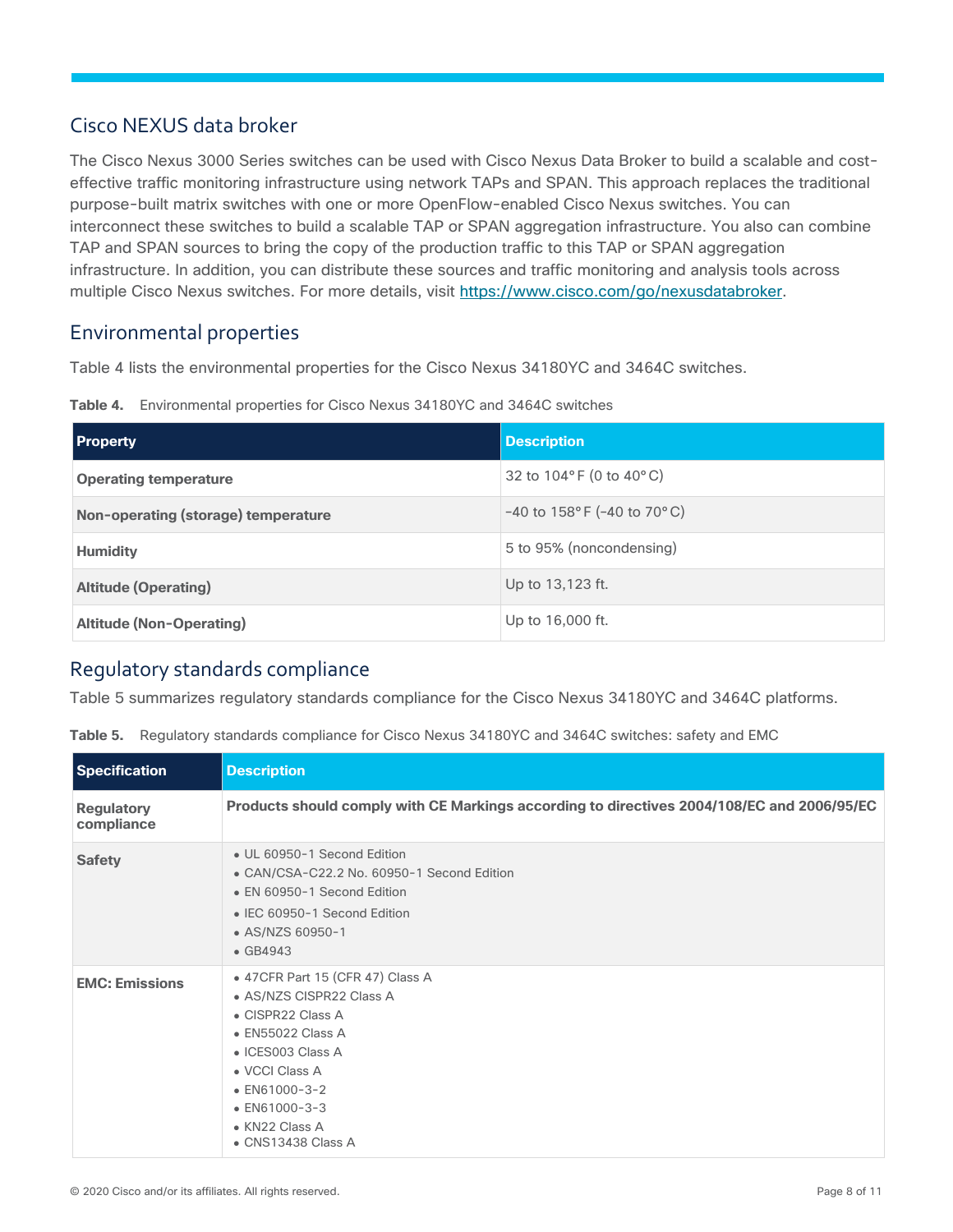| <b>Specification</b> | <b>Description</b>                                                                                                       |
|----------------------|--------------------------------------------------------------------------------------------------------------------------|
| <b>EMC: Immunity</b> | • EN55024<br>$\bullet$ CISPR24<br>• EN300386<br>• KN 61000-4 series                                                      |
| <b>RoHS</b>          | The product is RoHS-6-compliant, with exceptions for leaded-ball grid-array (BGA) balls and lead<br>press-fit connectors |

# Ordering information

Table 6 provides ordering information for the Cisco Nexus 34180YC and 3464C switches.

**Table 6.** Ordering information

| <b>Part number</b>       | <b>Description</b>                                                                     |
|--------------------------|----------------------------------------------------------------------------------------|
| <b>Chassis</b>           |                                                                                        |
| <b>N3K-C34180YC</b>      | Nexus 34180YC programmable switch, 48 10/25G SFP and 6 40/100G QSFP28 ports            |
| <b>N3K-C3464C</b>        | Nexus 3464C programmable switch, 64 40/100G QSFP28 ports                               |
| NXA-FAN-30CFM-F          | Nexus 2K/3K single fan, forward airflow (port-side exhaust) for Nexus 34180YC          |
| NXA-FAN-30CFM-B          | Nexus 2K/3K single fan, reversed airflow (port-side intake) for Nexus 34180YC          |
| NXA-FAN-160CFM-PE        | Nexus fan, 160CFM (port-side exhaust) for Nexus 3464C                                  |
| NXA-FAN-160CFM-PI        | Nexus fan, 160CFM (port-side intake) for Nexus 3464C                                   |
| NXA-PAC-500W-PE          | Nexus 9000 500W AC PS, port-side exhaust for Nexus 34180YC                             |
| NXA-PAC-500W-PI          | Nexus 9000 500W AC PS, port-side intake for Nexus 34180YC                              |
| NXA-PAC-1200W-PE         | Nexus NEBs AC 1200W PSU - Port Side Exhaust for Nexus 3464C                            |
| NXA-PAC-1200W-PI         | Nexus NEBs AC 1200W PSU - Port Side Intake for Nexus 3464C                             |
| NXA-PDC-930W-PE          | Nexus 9000 930W DC PS, port-side exhaust                                               |
| NXA-PDC-930W-PI          | Nexus 9000 930W AC PS, port-side intake                                                |
| <b>N9K-PUV-1200W</b>     | Nexus 9300 1200W Universal Power Supply, bidirectional air flow and supports HVAC/HVDC |
| <b>Software licenses</b> |                                                                                        |
| N3K-LAN1K9               | Nexus 3000 Layer 3 LAN Enterprise License for Nexus 34180YC                            |
| N3K-LAN2K9               | Nexus 3000 Layer 3 LAN Enterprise License for Nexus 3464C                              |
| N3K-STR1K9               | Telemetry license for Nexus 3000 platform                                              |
| NDB-FX-SWT-K9            | License for Tap/SPAN aggregation using Cisco Nexus Data Broker                         |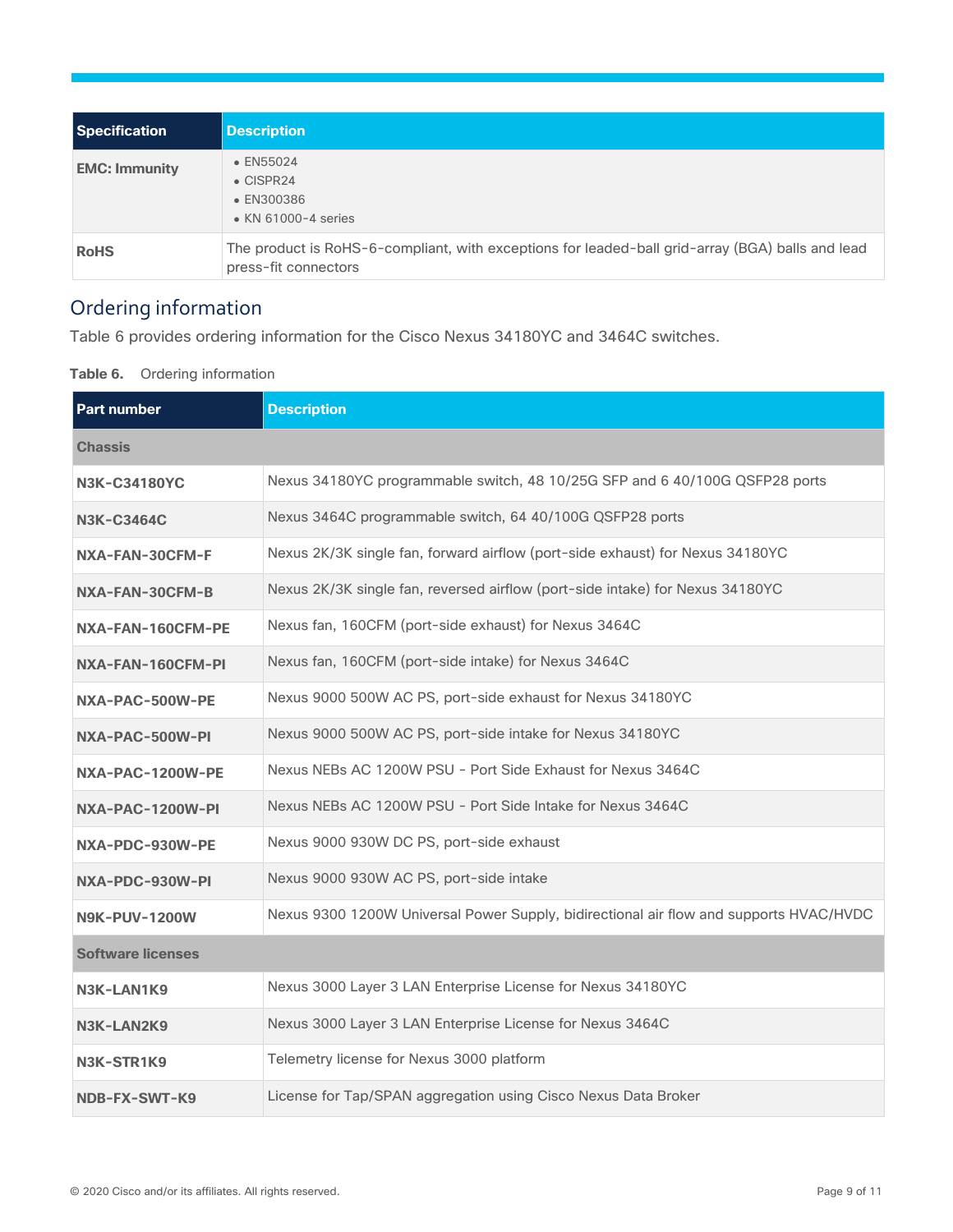| <b>Part number</b>       | <b>Description</b>                                                                               |
|--------------------------|--------------------------------------------------------------------------------------------------|
| <b>Spares</b>            |                                                                                                  |
| NXA-FAN-30CFM-F=         | Nexus 2K/3K single fan, forward airflow (port-side exhaust), spare                               |
| NXA-FAN-30CFM-B=         | Nexus 2K/3K single fan, reversed airflow (port-side intake), spare                               |
| NXA-FAN-160CFM-PE=       | Nexus fan, 160CFM (port-side exhaust), spare                                                     |
| NXA-FAN-160CFM-PI=       | Nexus fan, 160CFM (port-side intake), spare                                                      |
| NXA-PAC-500W-PE=         | Nexus 9000 500W AC PS, port-side exhaust, spare                                                  |
| NXA-PAC-500W-PI=         | Nexus 9000 500W AC PS, port-side intake, spare                                                   |
| <b>NXA-PAC-1200W-PE=</b> | Nexus NEBs AC 1200W PSU - Port Side Exhaust, spare                                               |
| $NXA-PAC-1200W-PI=$      | Nexus NEBs AC 1200W PSU - Port Side Intake, spare                                                |
| NXA-PDC-930W-PE=         | Nexus 9000 930W DC PS, port-side exhaust, spare                                                  |
| NXA-PDC-930W-PI=         | Nexus 9000 930W DC PS, port-side intake, spare                                                   |
| <b>N9K-PUV-1200W=</b>    | Nexus 9300 1200W Universal Power Supply, bidirectional air flow and supports HVAC/HVDC,<br>spare |
| N3K-C3064-ACC-KIT=       | Nexus 3064PQ Accessory Kit for Nexus 34180YC                                                     |
| <b>N9K-C9300-ACK=</b>    | Nexus 9300 accessory kit                                                                         |
| NXK-ACC-RMK-2RU=         | Nexus 3K/9K Fixed Rack Mount Kit front and rear removal                                          |

#### **Warranty**

The Cisco Nexus 3000 Series switches have a 1-year limited hardware warranty. The warranty includes hardware replacement with a 10-day turnaround from receipt of a Return Materials Authorization (RMA).

#### Service and support

Cisco offers a wide range of services to help accelerate your success in deploying and optimizing the Cisco Nexus 3000 Series Switches in your data center. The innovative Cisco Services offerings are delivered through a unique combination of people, processes, tools, and partners and are focused on helping you increase operation efficiency and improve your data center network. Cisco Advanced Services use an architecture-led approach to help you align your data center infrastructure with your business goals and achieve long-term value. Cisco SMARTnet™ helps you resolve mission-critical problems with direct access at any time to Cisco network experts and award-winning resources. With this service, you can take advantage of the Cisco Smart Call Home Services capability, which offers proactive diagnostics and real-time alerts on your Cisco Nexus 3000 Series Switches. Spanning the entire network lifecycle, Cisco Advanced Services help increase investment protection, optimize network operations, support migration operations, and strengthen your IT expertise.